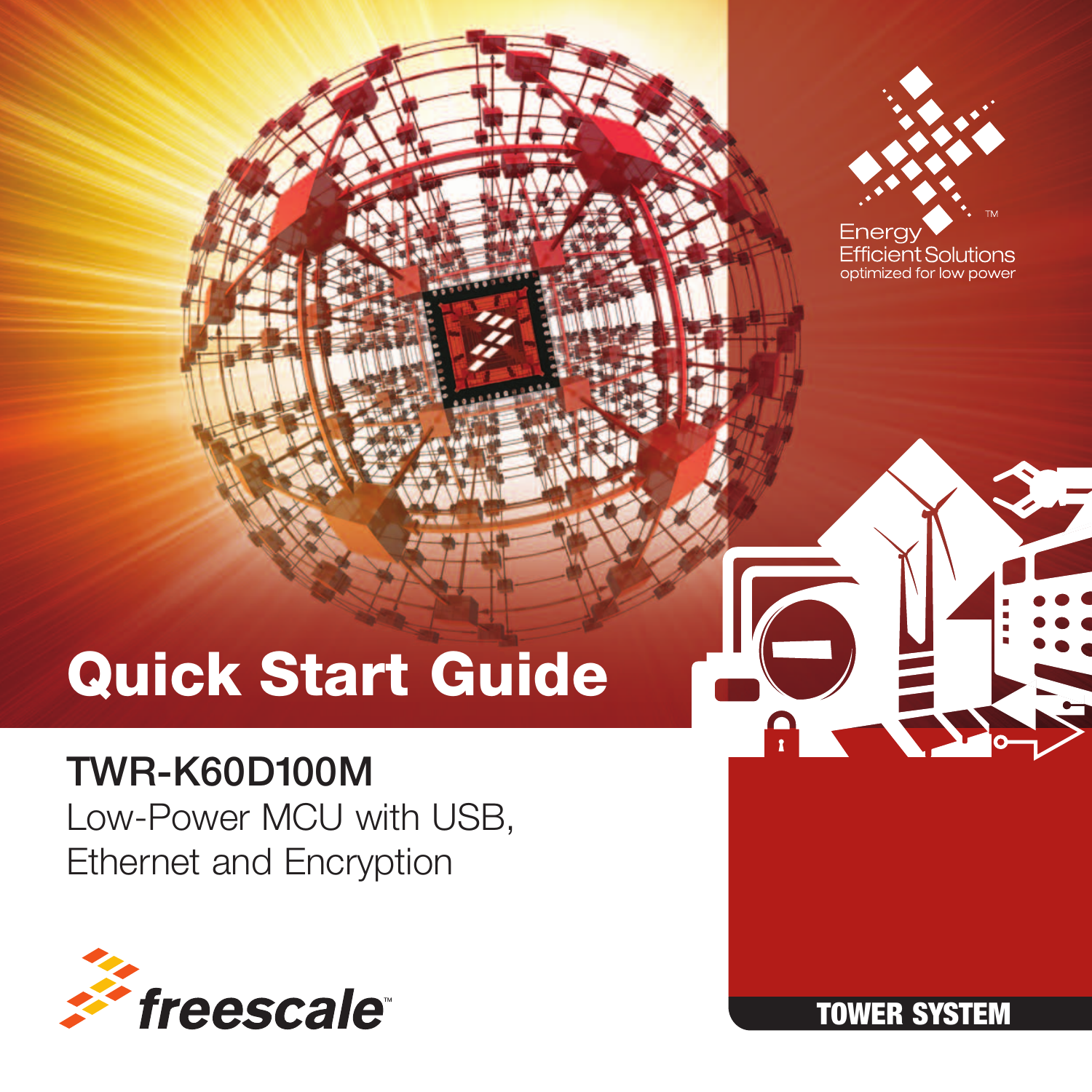## Get to Know the TWR-K60D100M



Figure 1: Front side of TWR-K60D100M module.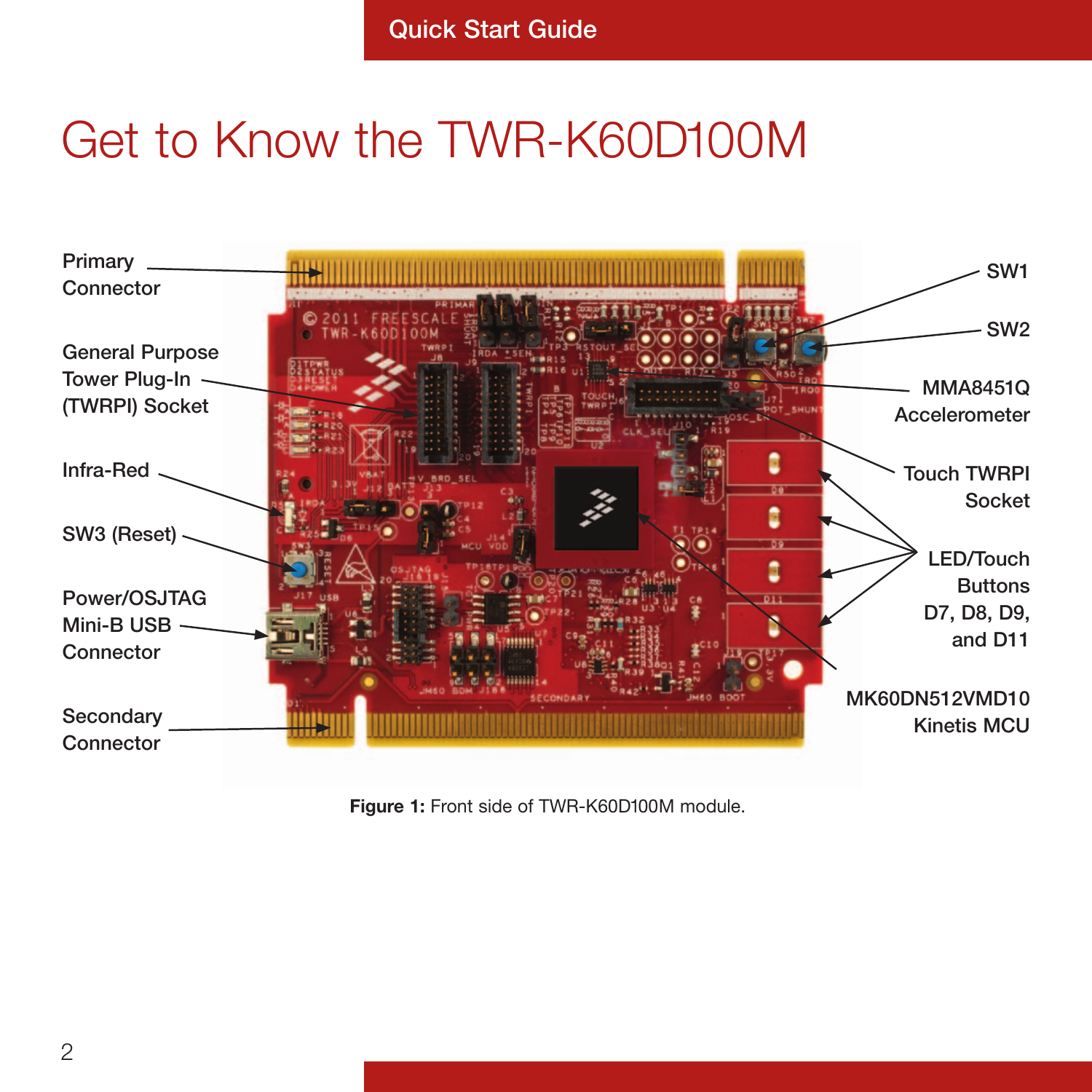

Figure 2: Back side of TWR-K60D100M module.



### TWR-K60D100M Freescale Tower System

The TWR-K60D100M module is part of the Freescale Tower System, a modular development platform that enables rapid prototyping and tool re-use through reconfigurable hardware. The TWR-K60D100M can be used with a broad selection of Tower System peripheral modules.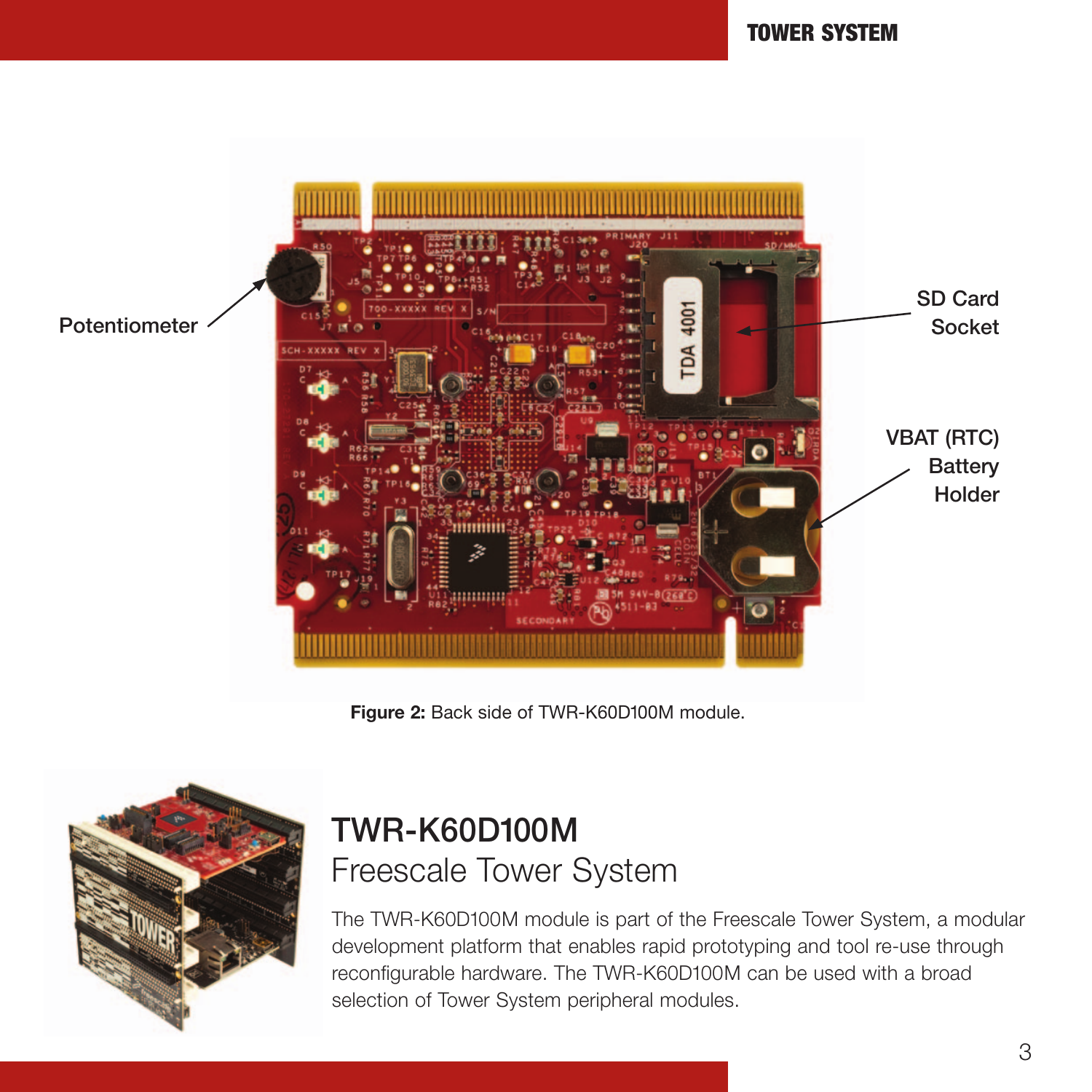## TWR-K60D100M Features

- MK60DN512VMD10 MCU (100 MHz ARM® Cortex™-M4 core, 512 KB flash, Ethernet, USB FS OTG, encryption, 144 MAPBGA)
- Integrated open source JTAG (OSJTAG) circuit
- MMA8451Q 3-axis accelerometer
- Four user-controlled status LEDs
- Four capacitive touch pads and two mechanical push buttons
- General-purpose TWRPI socket (Tower plug-in module)
- Potentiometer, SD card socket and coin-cell battery holder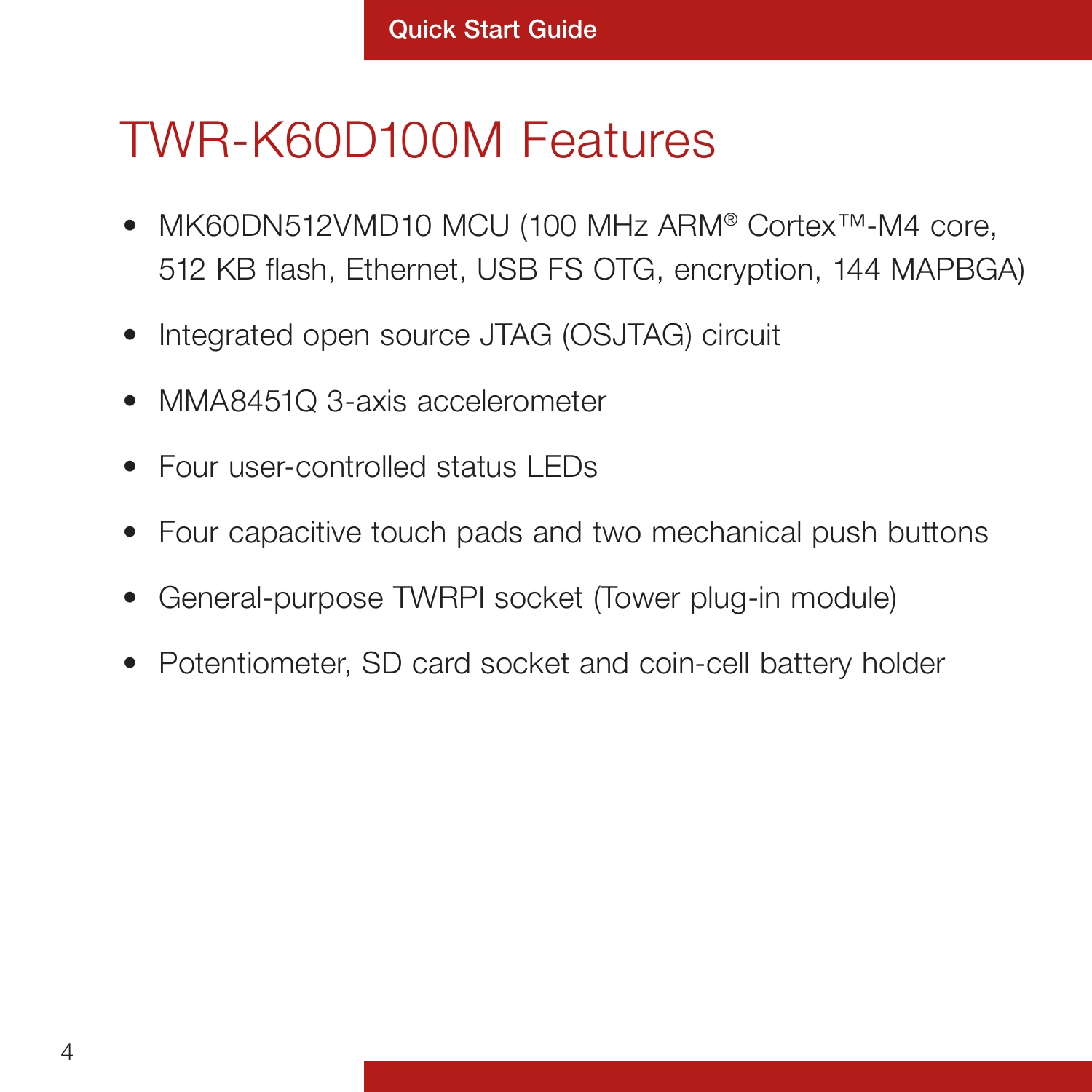## Step-by-Step Installation Instructions

In this quick start guide, you will learn how to set up the TWR-K60D100M module and run the default demonstration.

# 1

### Install the Software and Tools

Install the P&E Micro Kinetis Tower toolkit. The toolkit includes the OS ITAG and USB-to-serial drivers. These can be found on line at freescale.com/TWR-K60D100M.

#### Tilt the **Board** 3

4

Tilt the board side to side to see the LEDs on D7, D8, D9 and D11 light up as it is tilted. While the board is held flat, touch the pads on D7, D8, D9, D11 to toggle the LEDs.

# 2

#### Configure the **Hardware**

Install the included battery into the VBAT (RTC) battery holder. Then, connect one end of the USB cable to the PC and the other end to the power/OSJTAG mini-B connector on the TWR-K60D100M module. Allow the PC to automatically configure the USB drivers if needed.

### Play the Memory Game

Press SW2 to play a memory recall game using the touch pads D7, D8, D9 and D11. A sequence will light up, then press the touch pads in the order flashed. If an incorrect sequence is touched or too much time has elapsed, the LEDs will blink rapidly and the game will reset.

Press SW1 to return to the accelerometer demo.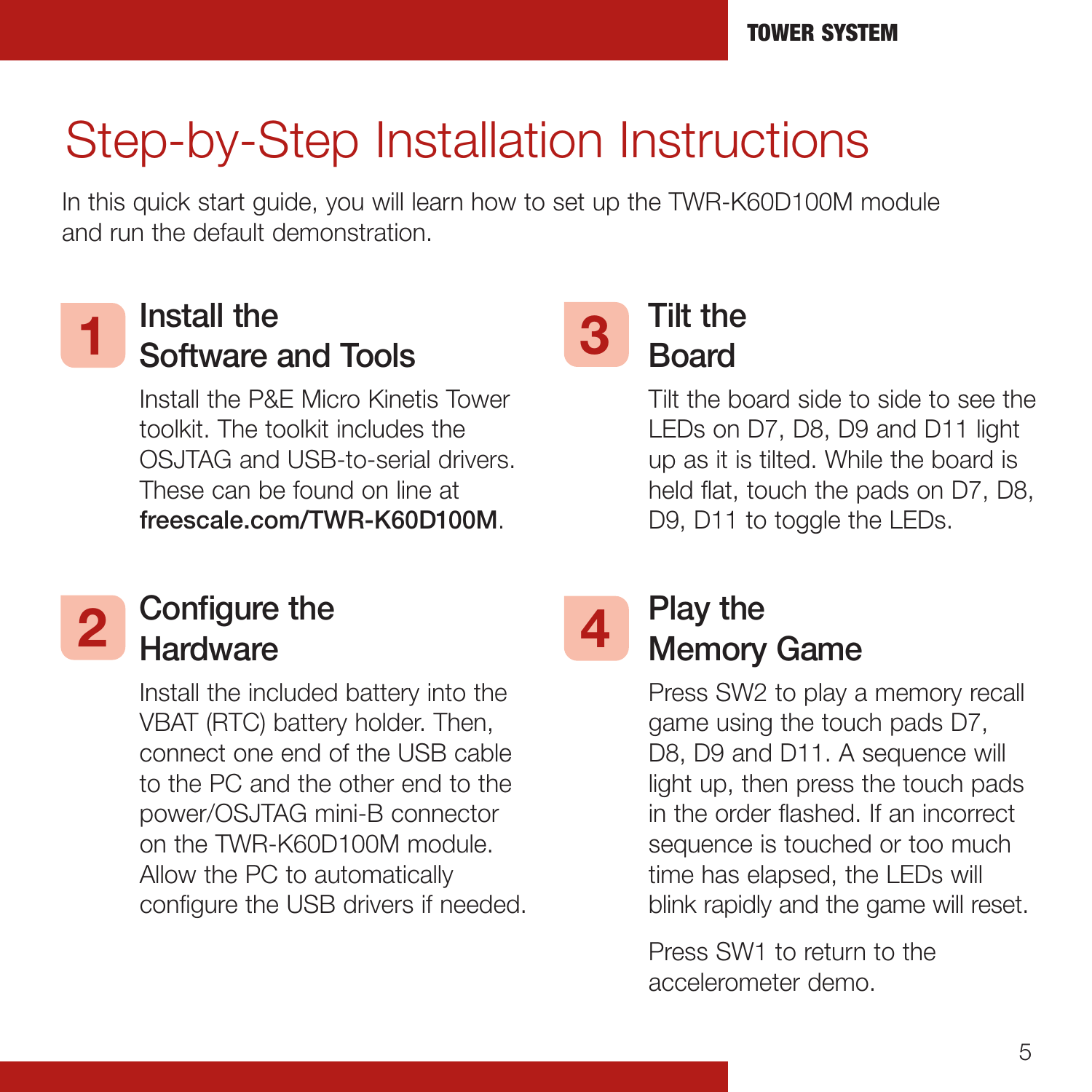#### Explore  $\overline{5}$  Explore 6

Explore all of the features and capabilities of the pre-programmed demo by reviewing the lab document located at freescale.com/TWR-K60D100M.

#### Learn more about the Kinetis K60 MCUs

Find more MQX™ and baremetal labs and software for the Kinetis K60 MCUs at freescale.com/TWR-K60D100M.

# TWR-K60D100M Jumper Options

The following is a list of all jumper options. The default installed jumper settings are shown in white text within the red boxes.

| Jumper | Option                         | Setting   | <b>Description</b>                                                                      |
|--------|--------------------------------|-----------|-----------------------------------------------------------------------------------------|
| J13    | V BRD Voltage<br>Selection     | $1-2$     | On-board power supply set to 3.3V                                                       |
|        |                                | $2 - 3$   | On-board power supply set to 1.8V<br>(Some on-board peripherals may not operate)        |
| J14    | <b>MCU Power</b><br>Connection | <b>ON</b> | Connect MCU to on-board power supply (V BRD)                                            |
|        |                                | 0FF       | Isolate MCU from power (Connect to ammeter to<br>measure current)                       |
| J12    | <b>VBAT Power</b><br>Selection | $1 - 2$   | Connect VBAT to on-board power supply                                                   |
|        |                                | $2 - 3$   | Connect VBAT to the higher voltage between<br>on-board power supply or coin-cell supply |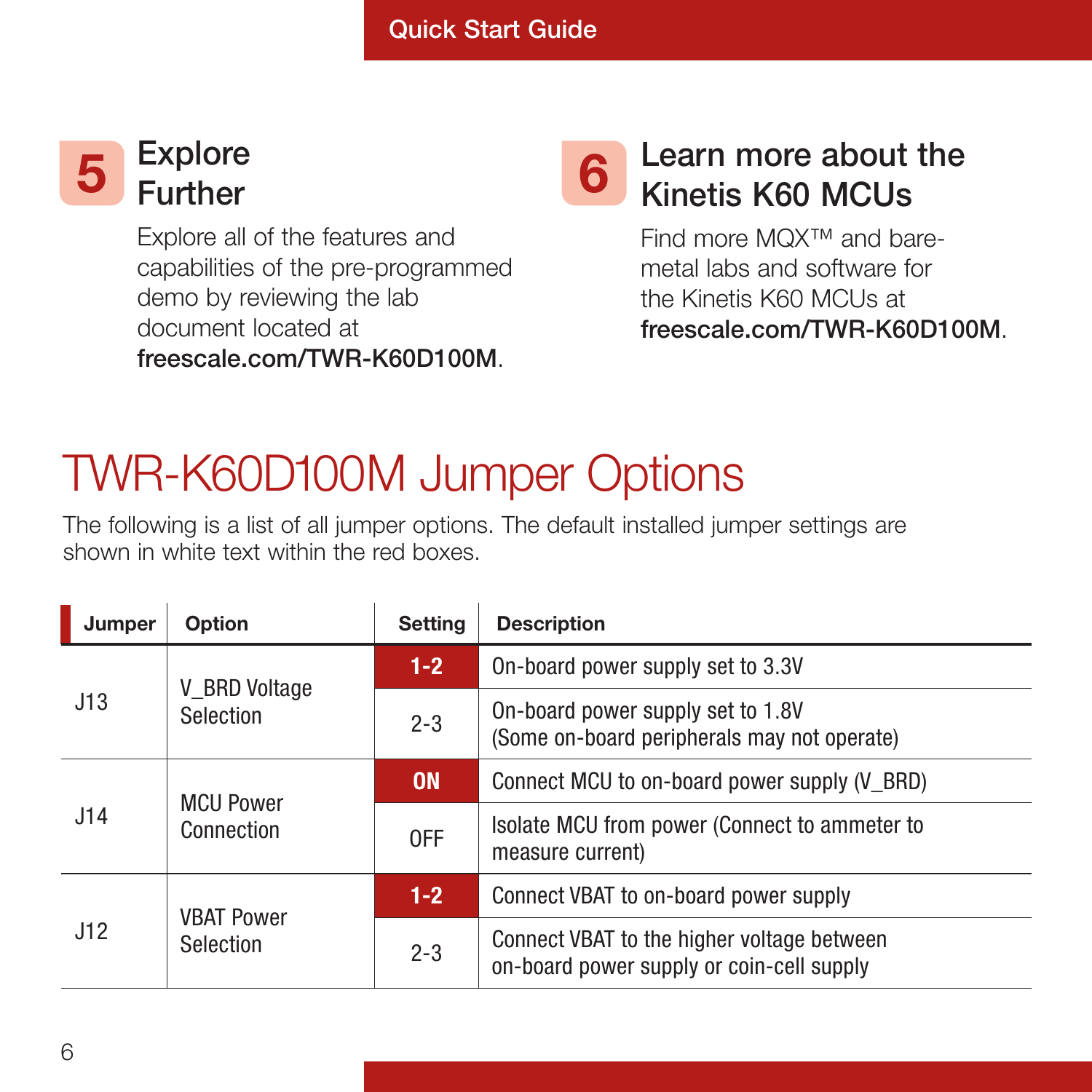| Jumper         | Option                                 | Setting        | <b>Description</b>                                                                                            |
|----------------|----------------------------------------|----------------|---------------------------------------------------------------------------------------------------------------|
| J10            | <b>Clock Input Source</b><br>Selection | $1-2$          | Connect main EXTAL to on-board 50 MHz oscillator (Y1)                                                         |
|                |                                        | $2 - 3$        | Connect EXTAL to the CLKINO signal on the elevator connector                                                  |
|                |                                        | $3 - 4$        | Connect ENET CLKIN to the CLKINO signal on the elevator<br>connector                                          |
| J19            | <b>OSJTAG Bootloader</b><br>Selection  | 0 <sub>N</sub> | OSJTAG bootloader mode (OSJTAG firmware reprogramming)                                                        |
|                |                                        | <b>OFF</b>     | Debugger mode                                                                                                 |
| J15            | <b>JTAG Board Power</b><br>Connection  | 0 <sub>N</sub> | Connect on-board 5V supply to JTAG port (supports<br>powering board from JTAG pod supporting 5V supply ouput) |
|                |                                        | <b>OFF</b>     | Disconnect on-board 5V supply from JTAG port                                                                  |
| J2             | <b>IR Transmitter</b><br>Connection    | 0 <sub>N</sub> | Connect PTD7/CMT IR0 to IR transmitter (D5)                                                                   |
|                |                                        | <b>OFF</b>     | Disconnect PTD7/CMT IR0 from IR transmitter (D5)                                                              |
| J3             | <b>IR Receiver</b><br>Connection       | 0 <sub>N</sub> | Connect PTC6/CMP0_IN0 to IR receiver (Q2)                                                                     |
|                |                                        | <b>OFF</b>     | Disconnect PTC6/CMP0 IN0 from IR receiver (Q2)                                                                |
| J <sub>4</sub> | <b>VREGIN Power</b><br>Connection      | <b>ON</b>      | Connect USB0 VBUS from elevator to VREGIN                                                                     |
|                |                                        | 0FF            | Disconnect USB0 VBUS from elevator to VREGIN                                                                  |
| J1             | GPIO to Drive<br><b>RSTOUT</b>         | $1 - 2$        | PTE27 to drive RSTOUT                                                                                         |
|                |                                        | $2 - 3$        | PTB8 to drive RSTOUT                                                                                          |
| J5             | <b>Potentiometer Shunt</b>             | <b>ON</b>      | Connect potentiometer to ADC                                                                                  |
|                |                                        | 0FF            | Disconnect potentiometer (For lower power measurement)                                                        |
| J7             | Oscillator Enable                      | 0 <sub>N</sub> | Disables 50 MHz oscillator (Y1)                                                                               |
|                |                                        | 0FF            | Enables 50 MHz oscillator (Y1)                                                                                |